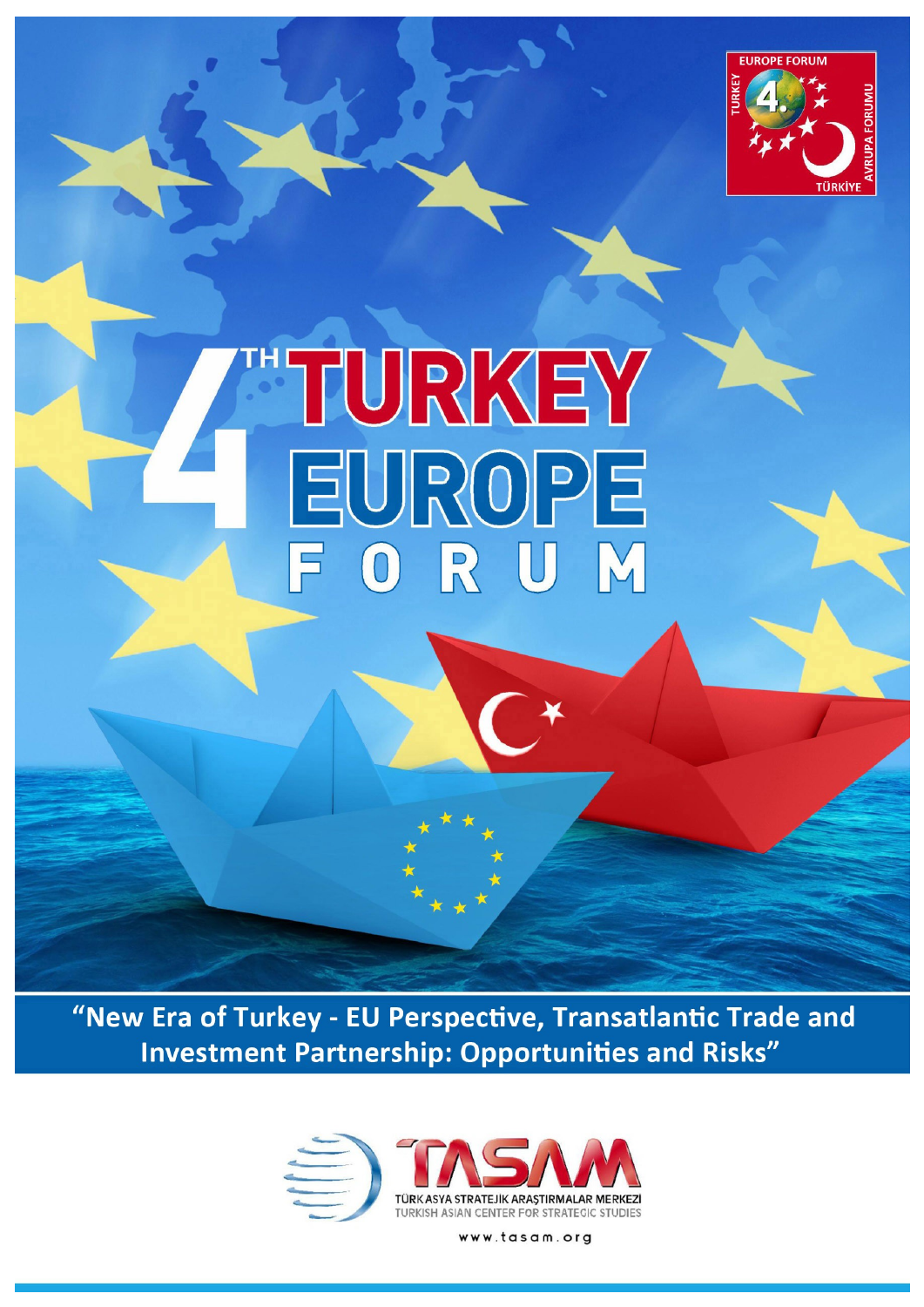

# **( VISION DOCUMENT ) 4 TH TURKEY - EUROPE FORUM**

# "New Era of Turkey - EU Perspective, Transatlantic Trade and Investment Partnership: Opportunities and Risks"

## **( 21 - 22 November 2013, Titanic Business Hotel Europe, Istanbul - Turkey )**

Turkey's relations with EU began with the partnership regime that was introduced with the "Ankara Agreement" which was signed on  $12<sup>th</sup>$  September 1963 with the European Economic Community. This agreement became valid on  $1<sup>st</sup>$  December 1964. Ankara Agreement envisaged three transitional stages, the first one being the preparatory stage, the second transitional period and finally the third ultimate union of Turkey with the EU. At the end of transitional period, Customs Union which constitutes an important step towards the union with the EU came into force on  $1<sup>st</sup>$  January 1996, by which level of integration between the two sides has reached an advanced level, next aim being broad to full membership.

On 10-11 December 1999, there was the new era for the relations with Europe and EU as the result of registration of candidacy of membership of Turkey at Helsinki European EU Summit. At 17<sup>th</sup> December 2004, decision which was taken in Helsinki was confirmed in Brussels European EU Summit, to hold membership negotiations at  $3<sup>rd</sup>$  October 2005 was decided by expressing that Turkey fulfilled political criteria enough and participation negotiations was begun.

Up to the present, totally 13 section was opened in participation negotiations and Science & Research Section from them was closed temporarily. By the reason of not fulfilling some responsibilities directed to South Cyprus Greek Administration (SCGA), negotiations in 8 sections can't be opened and also the other sections can't be closed temporarily. On the other hand, through to perform negotiations on sections on the base of acquis communautaire which negotiations are belong is necessity of contracts of EU, France declared that 5 sections will not be open to negotiation, by the reason of being these sections directly related with full membership there won't be any permission.

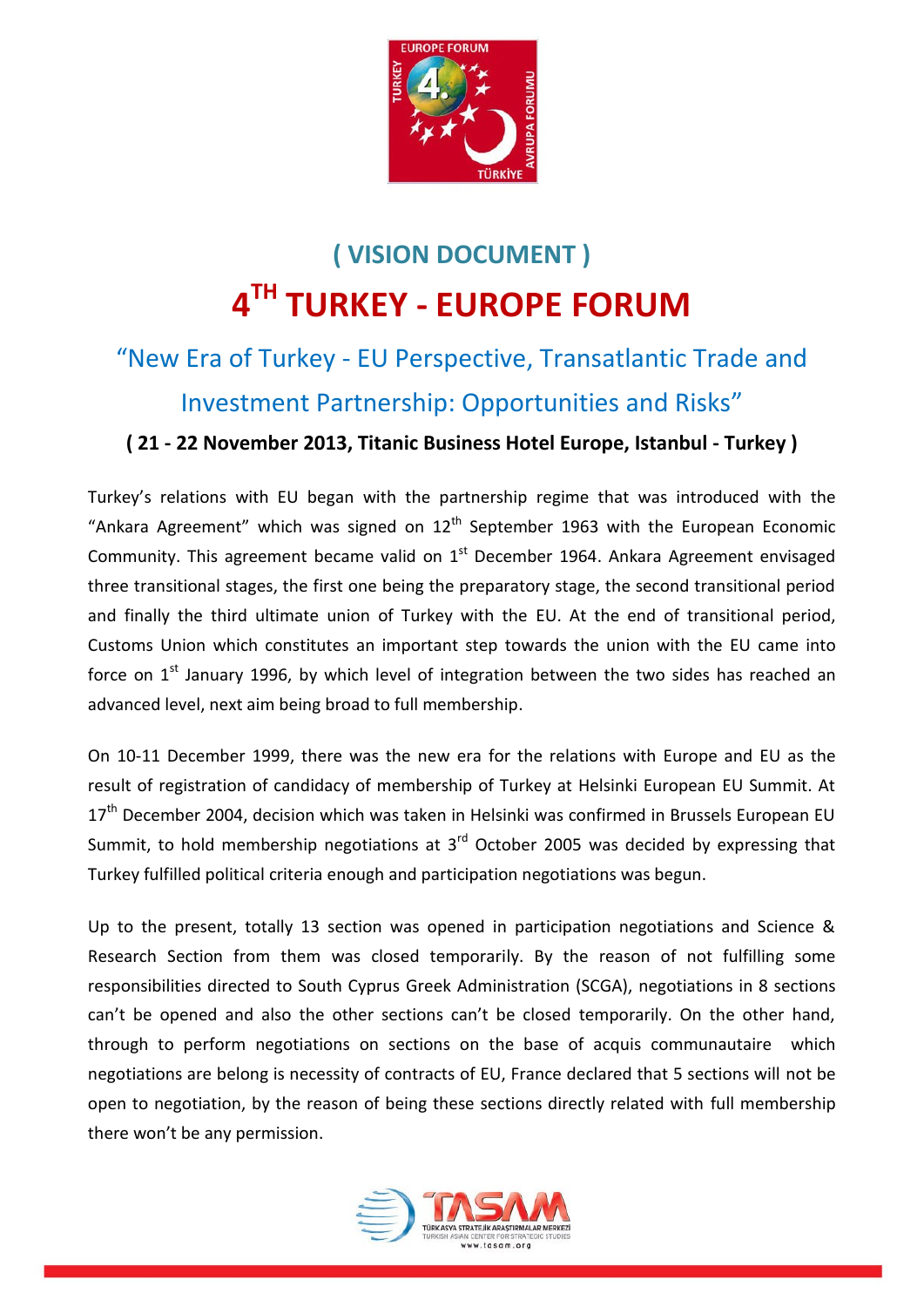

And SCGA declared that it will ignore 6 sections to be opened with a one-sided explanation. Necessity of not taking technical qualified negotiation process slow with political motives both in contacts which are actualized with member country representatives, and in institutional contacts with EU, and efforts according to revive participation negotiations with a new momentum are being maintained.

Recently, Turkey has been passing from a detailed political and economical transformation process. In this process, momentum, which was created by negotiations of Turkey's EU participation, was also effective. To get the highest norm and standards in the areas of democracy, superiority of judge and human rights, large-scale reforms are actualized. As being 6th big economy of Europe, Turkey took the first place in Europe with nearly 8.9 percent growth rate in the year of 2010. Turkey has also intense commercial and economical relations with EU. Approximately 42 percent of foreign trade scale actualizes with member countries of EU, foreign income amount which comes from European countries raise day by day, common projects among private sectors are held and in every year millions of European tourists visit Turkey.

Participation of Turkey will raise the size of European domestic market and will strengthen notional competence talent of EU in global economy. Turkey will constitute a real acquisition for EU with its educated, dynamic population, its strong army, its respective place in its location, visional and multidimensional foreign politics which Turkey is following. Membership of Turkey for EU with its special jeostrategical location and wide economic potential will bring a tangible benefit for both two sides. Participation of Turkey will provide an added-value to EU, not a burden. Even if some grounds in EU make some explanations with suspects for Turkey to participate EU, participation of Turkey to EU is supported with a great majority of member countries of EU.

Turkey brings lots of extras to Europe, as gaining geographic depth or enriching its ethnical, linguistic and cultural variety. Turkey which is a member of almost all economical, political and military constitutions in Europe besides its membership of EU candidacy and Customs Union is in the place of an important component of European economy and politics when its membership in a half-century European Community/Union trip, global economical, political and diplomatic institutions is considered.

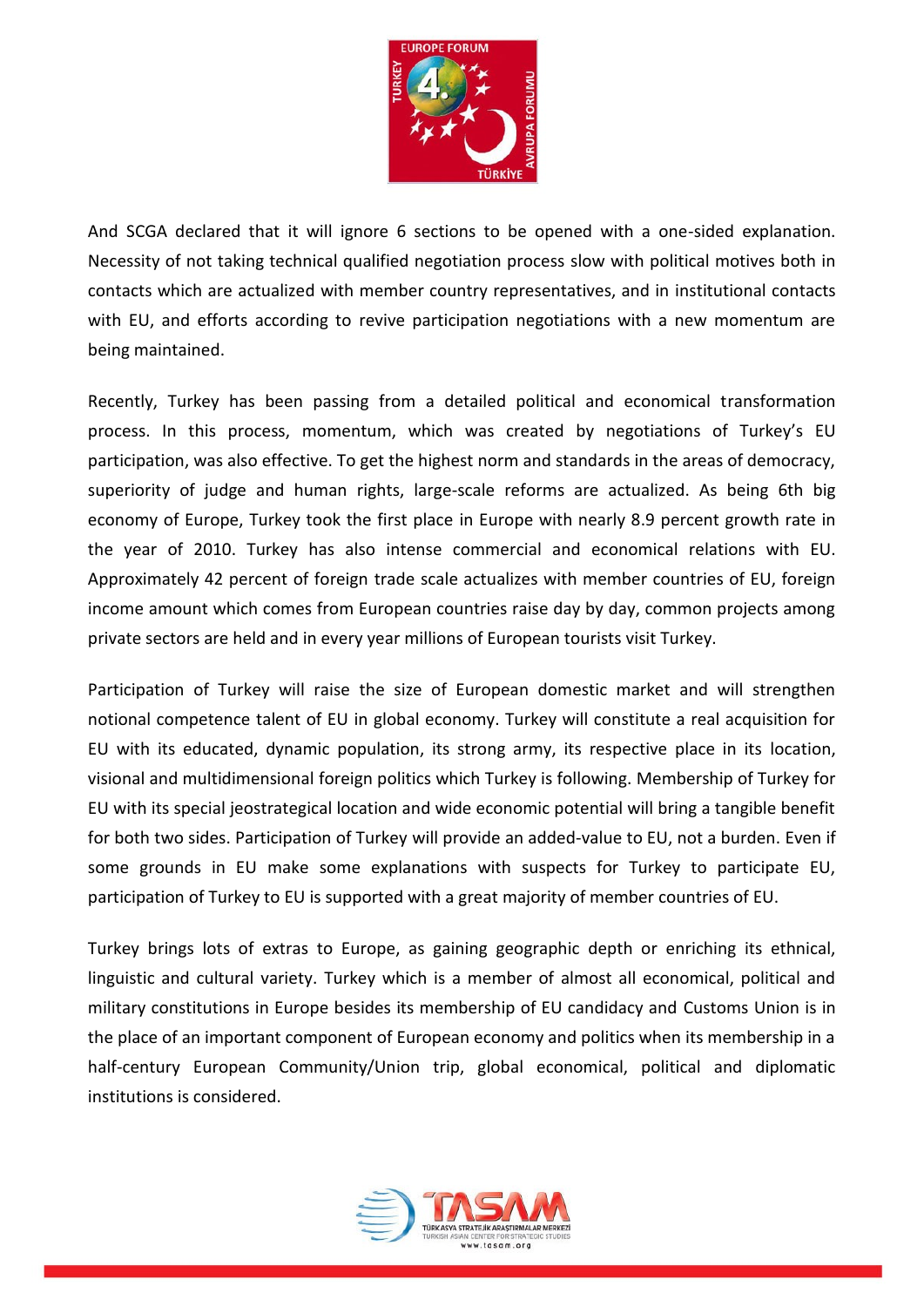

Turkey which is also in search of development of its relations with Pacific countries besides its relations which are already developed with North Africa and Middle Eastern countries is not only an economy which grows too fast, but also it is a country which has a potential to take important roles in processes to determine. Moreover, Turkish people who live in Europe and whose number is over five millions founds a cultural bridge between countries they have been living and Turkey. Thanks to acquirements provided by its geographic and cultural heritage, Turkey who has an arrival power over its near geography, wishes to strengthen its existence in the past of Europe with its future EU membership. This process has an importance also because of shaping future of EU.

#### **Transatlantic Trade and Investment Partnership**

By expressing that The USA and EU will begin to negotiations, for Transatlantic Trade and Investment Partnership (TTIP), they take a step for highly important partnership. The USA and EU countries which have only ten percent of world population have almost half of gross national product of the world and have one third of global commerce run. So Transatlantic trade and economic relations shape the top point of the world economy. In addition, to be signed of a free trade agreement between EU and the USA will be an important development which can create significant commercial and legal results according to Turkey.

By getting successfully results from the negotiations, the biggest and the most extensive economic location of the world will be formed and standards of international trade will be redetermined. Partnership plan which creates an important expectation for both two sides will also mean majorly actualizing "economic NATO" that was shaped right after the break of USSR. To be reset of tariffs with Transatlantic Trade and Investment Partnership which gains a quality of a free trade agreement beyond familiar free trade agreements, to be removed of obstacles which are out of obstacles and to make easier of reaching markets by providing an unity in legislations are aimed. With this agreement, beyond the commercial freedom, to provide of reaching markets in the areas such as service sector, to provide a coordination in investments, and to be created of rules and principles which make easier and accelerate global economic relations are aimed. Transatlantic Trade and Investment Partnership which will be actualized in the era of being locked of WTO Doha round will have a power and an effect that are Standard determiner in global economic global relations while free trade agreements which were signed especially with Pacific countries by EU and the USA are taken into account.

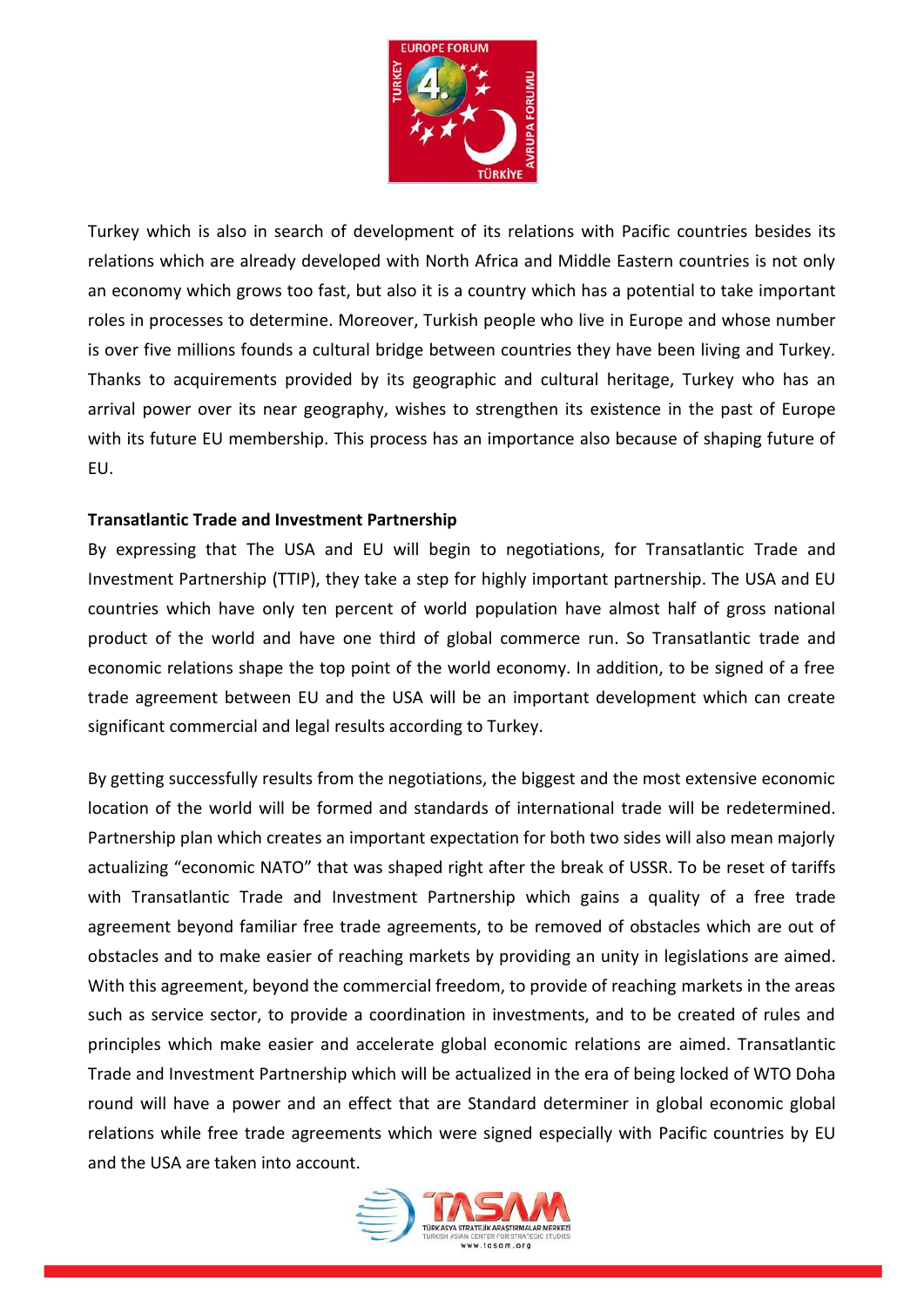

"Transatlantic Trade and Investment Partnership" between the USA and EU has highly important factors for Turkey. When EU preferred trade regime responsibilities which are undertaken in the concept of Customs Union are taken into account, free trade agreements which are being actualized with third countries and economic locations of EU have really significant importance for international economic relations of Turkey. The attempt of Transatlantic Trade and Investment Partnership (TTYO) will be more important and efficient from all another free trade agreements for Turkish economy according to its content and its concept.

On the other hand, also Turkey has potential to undertake very important roles in this process. In the latest two decades, Turkey and EU take advantage of returns of Customs Union. Besides reviving economies of both sides, Customs Union was envisaged as a tangible step en route of EU membership of Turkey. In spite of that, not being an EU member of Turkey who is a member of Customs Union created unwanted results for Turkey. For example, every new free trade agreement signed by EU create a commercial variation possibility for Turkey. So, goods and services which are taken from third countries of EU countries enter into Turkey without being taxed and Turkey can't have benefit from the same fertile situation until signing a similar agreement with aforesaid third side.

Turkey can't find opportunity to avoid of this negative situation until being an EU member. Hence, Turkey has to mobilize all diplomatic resources for avoiding of negations of free trade agreements which Turkey has done with countries such as South Korea, Mexico, Canada and Japan. This situation changes the balance and causes uneconomic subjects to come in negotiations by causing variations in the area of international relations.

Turkey should adopt a politics which gets it out from being affected, even provides it positive effects during this process. Actually, by taking into account of positive explanations made by American authorities, Turkey should be a side of the agreement between EU and the USA, it should make effort not to be out of this situation. Turkey who is in the process of an full membership and Customs Union with EU, should have benefit from of this economic acquisitions and this augmentation of prosperity, even it should support into the regime which develops by the economic dynamism. Possibility of research of "Economic NATO" only by including Turkey should be emphasized.